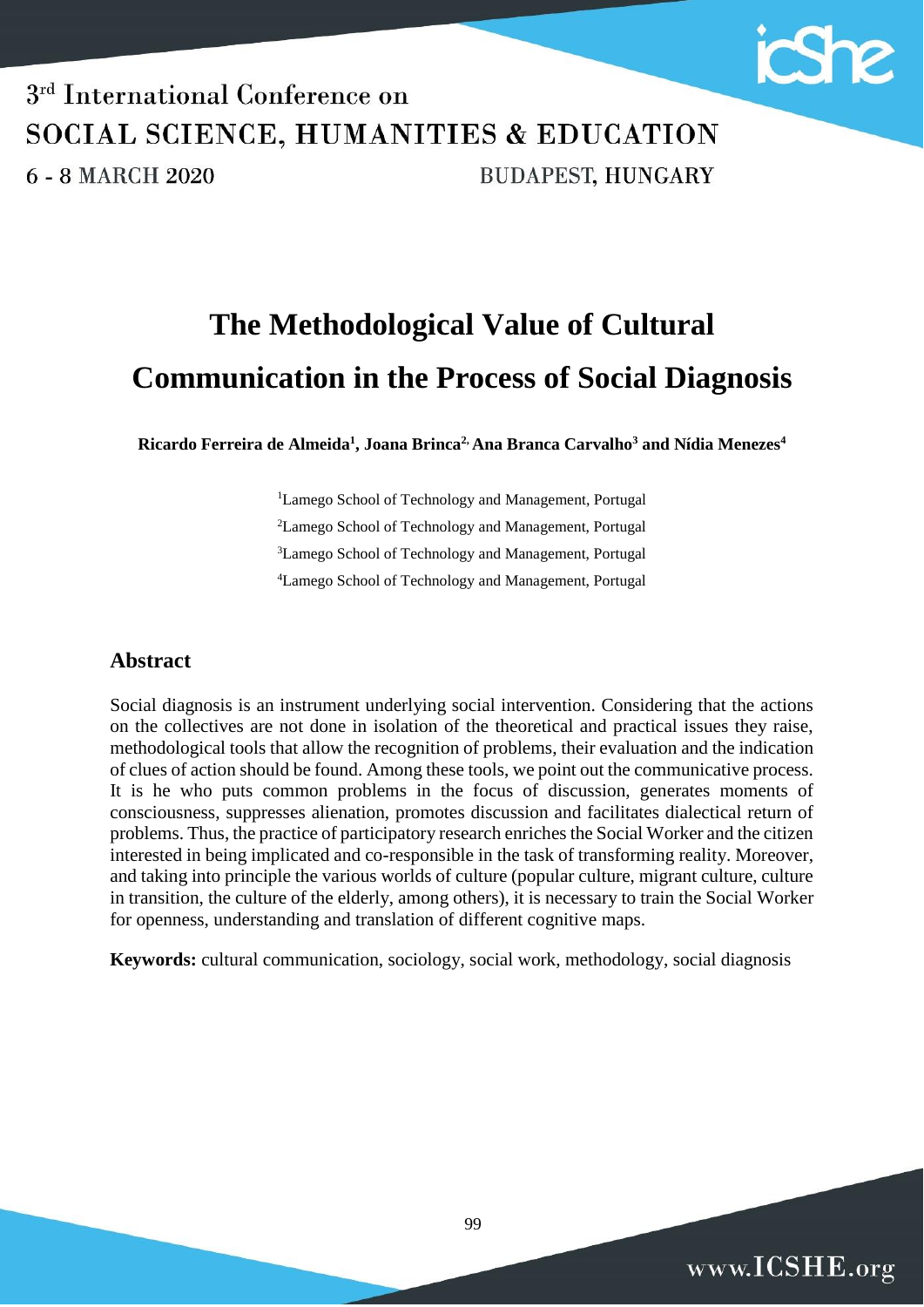

## **1. Introduction**

This article aims to discuss the importance of communication in the social diagnosis process. To this end, it suggests a set of techniques selected by the authors that have been tested with students at a university, based on theoretical references that cross the spectrum of anthropology and sociology, in concrete terms, an indicate a useful scientific practice for social work . It is concluded that the techniques, tested in a first phase and suggested for the execution of practical work of students (internships, group work, professional practices) are an asset in deepening the knowledge of social reality.

According to Ander-Egg «due to the influence of sociology [and other social sciences], the term social came to be used in two senses: a generic and broad one, referring to global society [and the collective characteristics of a given population] (...); and a restricted one, alluding to particular issues of sociological analysis, such as social structure, social change, stratification, mobility and social participation» (Ander-Egg, 1995, pp. 152-153). That is, the individual measured *as* and *in* society. The understanding of the concept of communication gains visibility in Social Work, using techniques and strategies, such as social and cognitive empathy to understand the different "social sectors" (Ander-Egg, 1995, pp. 152-153): education, housing, health, social security, culture, politics, employment.

The article begins by pointing out its main objectives; then, it points out the chosen methodological and theoretical approach, centered on the observation of social interaction; then, he makes a reference to the techniques and proposes some lines for the construction of a script; concludes, stressing the importance of building moments of interaction useful for the observation of social reality.

### **2. Objectives**

This article is based on communication as a process of sharing and socialization (Cazeneuve, 1976, p. 68), inferring the multicultural reality faced by Social Workers in their professional practice. Using the Taylor canon, part of a sense of culture where the dynamics of transmission and contact pontificate. Proceeding in this way, it sustains the methodological component of the comparative method, the cornerstone to invoke cultural diversity and relativity, the ethical component, founded on the centrality of human rights, and the communicational paradigm, which allows the cross-reading of referents common to the human species and its apprehension capacity and feasibility. Embracing these assumptions, it pairs transmitters and receivers in the manifestation and requirement of the validity of the different cultural parameters, in the exposure of their cognitive maps and in the concrete practice of democracy and civility.

Finally, summoning social diagnosis as a key tool for intervention, it suggests a grouping of investigation techniques that privilege communication and launch some hypotheses for the organization of subjects, their management and their validity for the investigation process.

100

www.ICSHE.org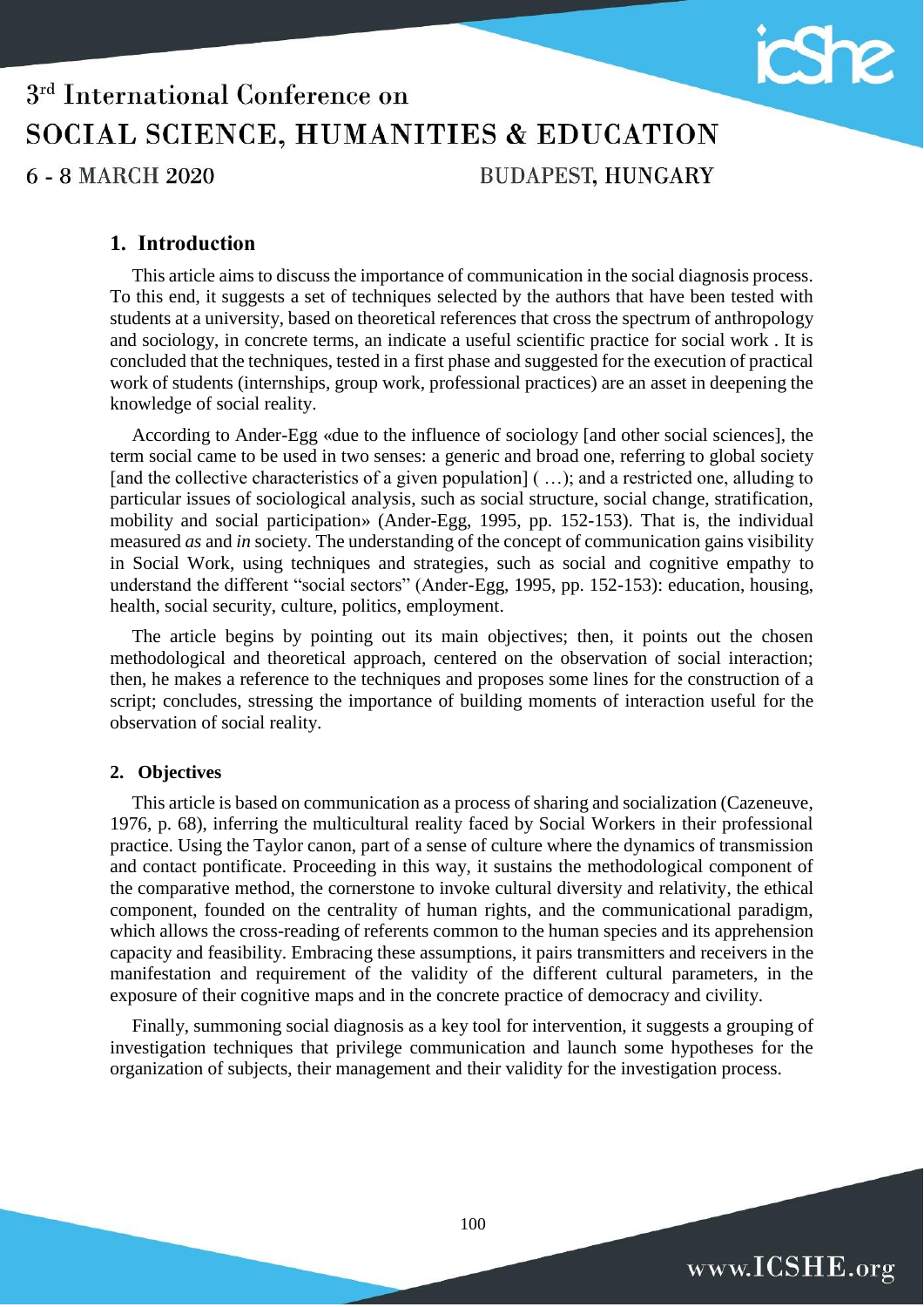

## **3. Methodology**

This article starts an exploratory research supported by the documentary consultation of reference works and converges to the suggestion of research tools in the diagnosis phase, examining some of the most significant trends in the field of communication and social theory.

The sample consists of a group of students formed to test the technical proposals that we present.

The diagnosis cannot be disconnected from the research phase (Desahies, 1997; Jupp, 2006; Quivy, 1992). As such, the research techniques we propose are linked to models, which are the strategies to obtain the desired information (Sampieiri, Collado, & Lucio, 2003, p. 154), with experimental characteristics, as they manipulate a set of predefined variables and supported by readings, even though they are disconnected from internal or external validity control issues. The idea behind experimental models is identical to that of the scientific method, as it places theoretical hypotheses in objective contexts that encourage interaction and, to this extent, bring out its circular inductive-deductive matrix.

#### **3.1. The social diagnosis and its dimensions**

The analysis of the situation implies the collection of the maximum information about the elements related to the presented problem situation (social diagnosis). In this sense, it is up to the Social Worker to collect data that allow a thorough knowledge of the client's socioeconomic, family, housing situation and the global context where he is inserted. In addition, the Social Worker must know the existing institutions and social bodies (for example, partner networks), the legislation and the social policies available, and this also involves having knowledge of their own institution. This analysis requires the Social Worker to master knowledge of various types of knowledge such as Sociology, Psychology and Law, in order to better interpret the data collected and contextualize the problem.

According to the classic work of Mary Richmond (quoted in Silva, 2006, p. 9), the diagnosis seeks to provide «a judgment as accurate as possible of the situation, of the personality of a human being who has any social need (...) an attempt to arrive at the definition, as accurate as possible, of a social situation or the personality of the client». The diagnosis focuses on both subjective (self) and objective (other) aspects, and when it is done, it must be taken into account that it is never completed and that it starts when a first contact with the user is established, where pay attention to pre-notions, stereotypes, first impressions.

The social diagnosis has the following dimensions: the hypothetical dimension, insofar as it is seen as a set of hypotheses that are verified or not during the case monitoring; the descriptive dimension, insofar as it seeks to describe human behavior, in its multidimensional character, equating causes and effects, through successive contacts, participations, interviews, home visits, accompaniments, assistance; the political dimension, as it is an important aid for decision-making, insofar as it includes diverse information, comprising a multiplicity of perspectives to approach the problem and the solution; the communicational dimension, since it is an interactive and dynamic process between Social Worker and client and / or family, acquaintances, friends, neighbors, companions; it is an etiological process, insofar as it seeks to decipher the causes of the problems; it is a dialectical process, because information is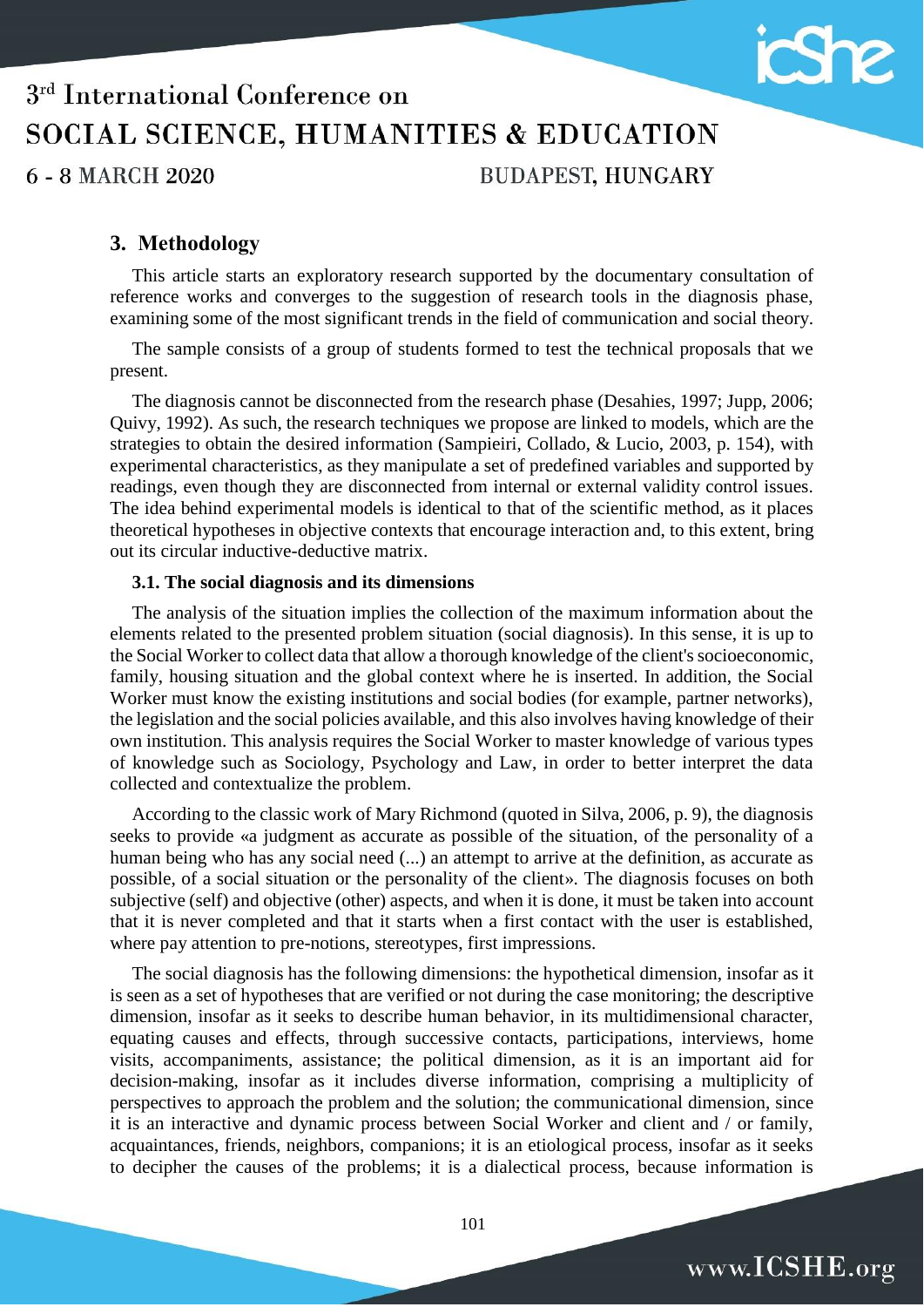

# 3<sup>rd</sup> International Conference on SOCIAL SCIENCE, HUMANITIES & EDUCATION **BUDAPEST, HUNGARY** 6 - 8 MARCH 2020

collected, which will later be analyzed in the light of theories from the social and human sciences, in order to arrive at an understanding of the true nature of the problem social situation. It is the ambivalence between truth and reason that leads us to an objective reading of the social problem and its future reorientation.

#### **3.2. Interaction as an object of interest**

The communicative process motivates enormous interest in the fields of sociology and anthropology. More or less explored as an object, it finds a guideline aimed at understanding social interaction in the works of George Herbert Mead (1863/1931). The author sought to understand the processing of subjectivity and consciousness in micro-social contexts, inspired by his teaching work at the University of Chicago and by the work The Polish Peasant in Europe and America, by William Isaac Thomas and Florian Znaniecki, the first empirical study with theoretical framework realized at the beginning of the 20th century.

This search for the micro social gave rise to an identical reflection to Charles Cooley (1864/1929), interested in the analysis of the processes of production of consciousness in the original social contexts and understanding of the reasons that underlie the behavior. Likewise, Herbert Blumer (1900/1987), responsible for creating the concept of symbolic interactionism, postulated that actors are better understood in their communicative context. Thus, it addressed the processes that endow the behaviors with meanings and that lead to the constitution of the act, reiterating that the actors are a significant part in the social construction, and raised an opposition to the structural functionalism, which defended that the behaviors are impositions of a macrostructure

George Herbert Mead is influenced by three main lines: first, by the Weberian postulates that wished to determine the end of collectivist notions in sociology, by the concern with the personal construction of meanings and by the use of a subjectivist and individualistic methodology capable of perceiving actions individual and the mental processes that originate them; a second influence is that of Georg Simmel, and resides in the search for forms and types of individuals that come into interaction, having as a key idea the notion that society is an intricate of relationships between individuals in constant interaction and the structures are the its crystallized example; finally, it is influenced by phenomenology as a method of analyzing consciousness inherited from Husserl. The latter, as a doctrine, seeks essences, subjectivity and the "I" as a pole of consciousness, determining that phenomena are real insofar as they are understood by consciousness. In turn, conscience is intentionality, objective and meaning, just as it is irreducible to psychic phenomena to the detriment of phenomena experienced in groups. It was concluded that social interaction is reciprocity, an essential condition for exchange. To communicate is to overcome the transcendent experiences of the other.

#### **3.3. The use of the body in communication**

At the time that Gregory Bateson abandoned anthropology to dedicate himself to psychiatry, the hypothesis that the genesis of schizophrenia was related to the instability of the communicative system called into question the dominant idea of the Freudian unconscious, to the detriment of the social system that the concepts of "double bind" and "retroaction" accentuated. Likewise, it favored the entry of social sciences in this field, developed a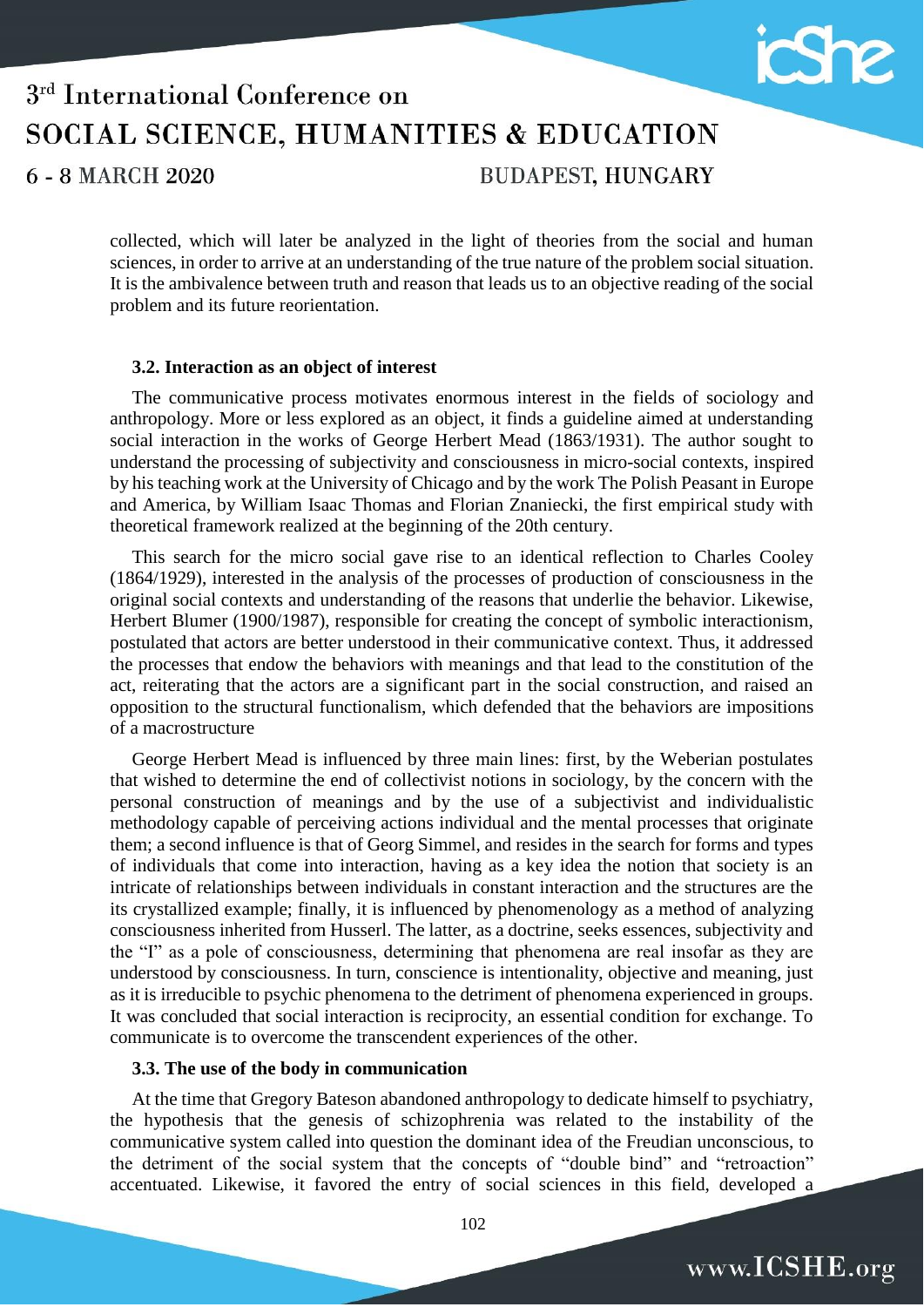

# 3<sup>rd</sup> International Conference on SOCIAL SCIENCE, HUMANITIES & EDUCATION **BUDAPEST, HUNGARY** 6 - 8 MARCH 2020

sociological perspective of understanding mental pathologies, as well as opened up clues to authors like Birdwhistell. This anthropologist, influenced by the theoretical and methodological approach of linguistic studies, which stood out in Sapir and Saussure and served as his personal inspiration, claims an anthropology of gesture, induced by the works of Margaret Mead in Bali.

The central assumption in this author's theory is that body movement, or kinetic movement, manifests itself as a form of learned communication, standardized within a culture and that can

be understood as an ordered system of isolated elements. Learning, or "gaining cultural standard" in his words, results from socialization and is incorporated into the communicational system under a paralinguistic version and another paracinesis version.

In fact, Saussure separated language, the set of linguistic rules that allow communication between people, from speech, made up of their individual acts, distinguishing social acts from individual acts. At the same time, he opposed diachrony to synchrony, placing emphasis on this second notion in the sense of observing the moment. Birdwhistell's analytics sought to crystallize the actions and approach them in operative sequences, in order to thoroughly understand the fundamentals of the interaction, examined at the level of the individual muscular dispositions, such was the demand for detail, as well as striving to translate the observations produced to an intelligible plane, borrowing from natural history the interpretive foundations for analyzing the body that goes into communication.

Heir to the Chicago School, the author has become accustomed to paying attention to aspects related to individual learning of peculiar communication systems in particular societies, abstracting the information obtained by indirect observation, transforming it into forms, since informants «are windows of culture (…) and not objective interpreters of the communicational system» (Birdwhistell, 1970, p. 191). The different chapters of his referential work Kinesics and Context illustrate this thesis, as is the case with the study of the smile, examined in its contextual diversity and distinctly comprises the social act and the biological basis, that is, the context and the foundation.

#### **3.4. Understanding the context about the expression of one's own**

We inherited from Harold Garfinkel (1917/2011) the obligation to perceive social structures as "normal environments", unfolded in the analysis of common sense knowledge, in the observation of the set of practices and in the interpretation of the considerations through which the members of a society justify their actions. On the one hand, we perceive typifications or normalizations as characteristics of common sense; on the other, we consider the organization of daily life as an object of study.

The influence of Schutz (Schutz, 1932) on Garfinkel is verified at the moment when the primacy of routine, of the thoughtless, of the relationship of the member with the group is chosen, in order to apprehend the practices that produce small and large structures scale, to perceive the contingencies defined as normal, as well as to understand the tasks that create institutions and maintain order, which are perceptible in the reports, conversations and speeches under examination. These forms of communication reveal the stable and orderly properties of the interaction and require transcription according to local terms for interpreting practices. Refusing the issuing of moral judgments, it is essential to proceed to detailed descriptions of the objects.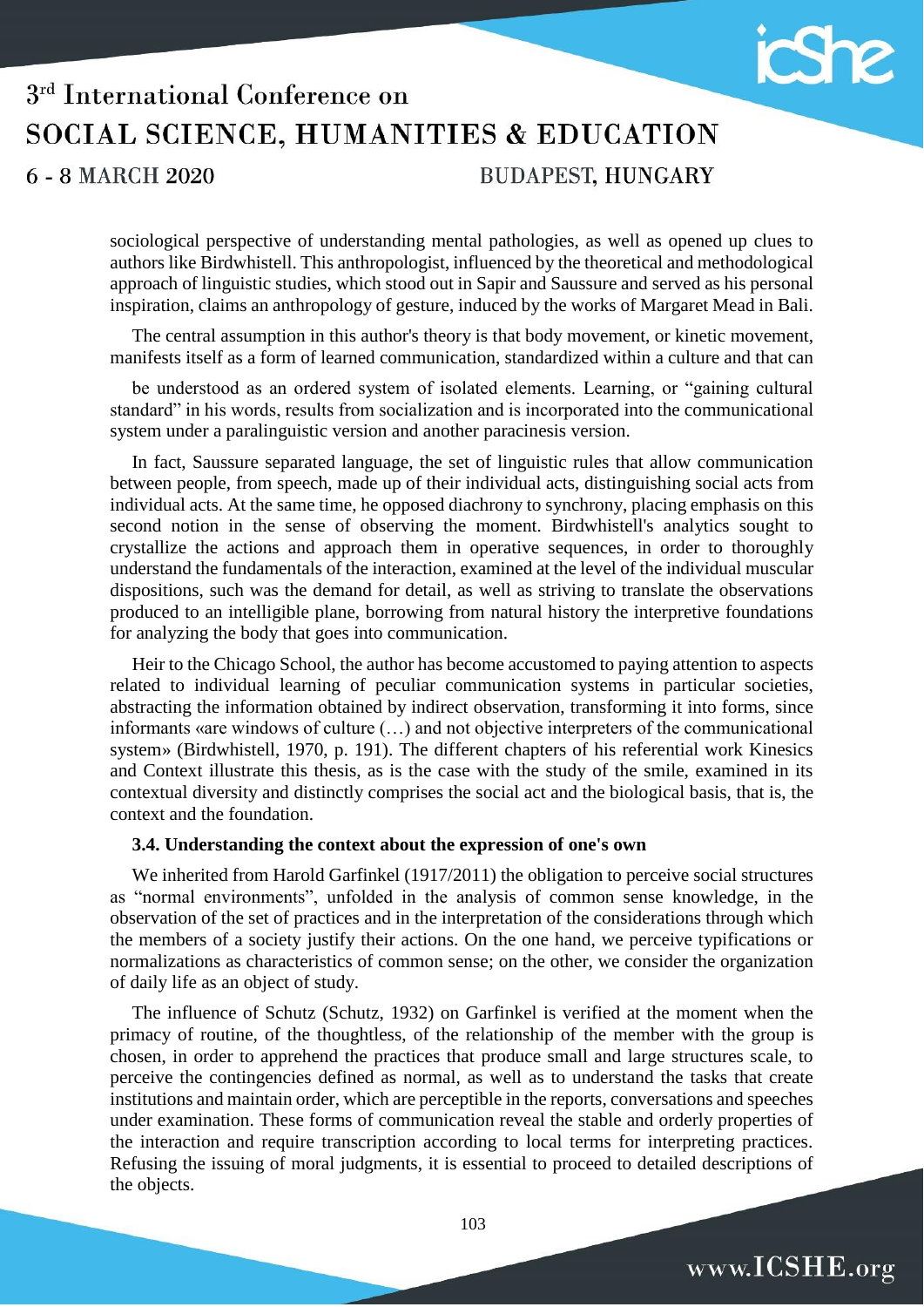

# 3<sup>rd</sup> International Conference on SOCIAL SCIENCE, HUMANITIES & EDUCATION 6 - 8 MARCH 2020 **BUDAPEST, HUNGARY**

The foundations of Garfinkel's theory center on the nature of intersubjectivity and advocate all its importance in the social construction of knowledge, asking a central question: how do individuals recognize, produce and reproduce their social structures and actions? It becomes necessary, once again, to analyze the circumstances of production of actions and intersubjectivity, as well as it becomes clear that this methodology registers a strong empirical load when devoting itself to the analysis of the linguistic field, a fundamental resource used in social action , requiring the exhaustive collection of data as it seems fundamental to attach

importance to details in understanding the whole. The facet of manipulating information shared in a communicative exchange system gives importance to a methodology that seeks to understand the cultural foundations of that exchange system. To resort to "ethno" is to understand, in terms of interactions, its fundamentals.

Here, he assumes the legacy of Schutz, who considered that there was reciprocity of perspectives in the processes of social interaction, mutuality in the intelligibility of daily activities, which are achieved and maintained, that the actors know each other the tasks they are carrying out and that the meanings are present as a joint social construction. Thus, the properties of the action determine that the actor not only responds to the perceived knowledge but also to the normality of that behavior, that the action tends to be conducted towards normality and that the norms are resources for maintaining the intelligibility of a field of action. In short, the theory of action stems from the persistence of normative expectations.

## **4. Results**

In this chapter, we will associate the social diagnosis, the methodological basis of previous investigation, with any concrete action on reality, with a set of techniques devoted to the production of evidence necessary for action. They are the dramatic techniques, such as psychodrama and sociodrama, the task-debate, which aggregates tools of the focused interview, the focus group and the encounter groups, the group interview and the cultural maieutics. They all have their process, their particular technique and their theoretical justification. However, the results are similar: the knowledge obtained from the communicative process.

#### **4.1. The techniques**

We have been working with our students to develop the techniques that we suggest in this article. First, we started the simulation, testing and control of variables in the classroom, the best pedagogical workshop to push the theory to the limit; second, conceiving a technicalmethodological body that students manipulate and test in objective situations of data collection inserted in the phase of social diagnosis, we encourage application in the context of intervention or curricular internships, using contact and body mobility with the objective of raising problems in dynamic circumstances of interaction.

#### **4.1.1. Dramatic techniques: psychodrama and sociodrama**

Dramatic techniques are a valuable resource in social diagnosis. Using the group as an object of study, they focus on measuring the processes of interaction by observing the exercise of social roles. The theoretical and methodological orientation that underlies these techniques takes into account axiological aspects (the values), chronological aspects (the duration of the

www.ICSHE.org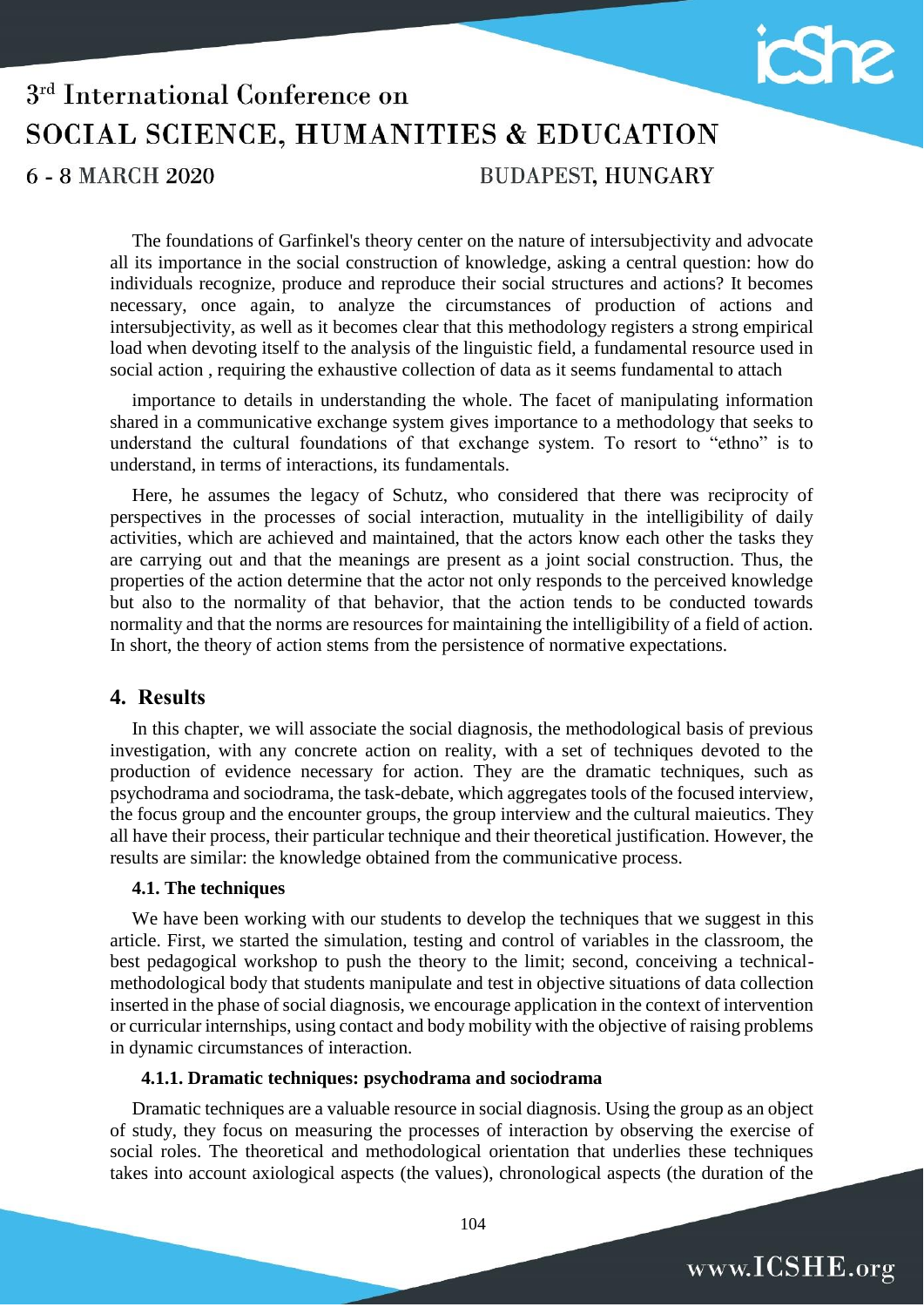

# 3<sup>rd</sup> International Conference on SOCIAL SCIENCE, HUMANITIES & EDUCATION **BUDAPEST, HUNGARY** 6 - 8 MARCH 2020

interaction), and ethical aspects (the production of awareness and recognition), using the contributions of theater and expression dramatic way to collect data on a given subject.

Psychodrama and sociodrama are psychotherapeutic forms idealized by Levi Moreno (Levy Moreno, 1984), inspired by improvised theater and initially conceived as a group technique or «deep group psychotherapy», capable of application in various contexts and age groups. With the ideological support of social transformation in a political context of enormous circumspection, which was the rise of European fascism and global war animosity, the technique proposed to solve the problems arising from social interactions, focusing on human

groups, encouraging the dissemination of individual and collective dilemmas in an interactive and performative context, seeking to remove any focus of uneasiness produced by mistakes, difficulties or fears, among others.

In sociodrama the group is the protagonist and in psychodrama the focus is shifted to the individual. However, the verbal method is always present in the exploration of the context. Investigate and discover the ability to find new and more functional conduct options, as well as rehearse, learn or prepare to employ the most convenient behaviors or responses. This measure aims to achieve spontaneity, body action, encounter, dramatic catharsis, supported by the technique.

#### **4.1.2 The task debate**

In this diagnostic tool, we bring together the contributions of the focused interview, the focus group and the encounter groups. Ferreira (Ferreira, 2004, p. 102) says about the focused interview, which aims to conceive «new ideas and hypotheses, and not produce conclusive results about behavior patterns [fulfilling] an experimental study function » about the impact of a stimulus introduced in the conversation. Inspired by Merton (Merton, Fiske, & Kendall, 1956), who was interested in the communicative process and in the discursive interaction between individuals with shared references, the technique values free and undirected expression, the retrospective analysis of exploration in depth and of vast breadth to ensure that all participants have an opportunity to speak.

This principle is verified in encounter groups (Rogers, 2009), where individuals seek and require participation in the collective through the development of processes that generate empathy. The expression of problems, the focus on relevant issues and their exploration must produce objective consequences, so the task-debate should bring all these elements together in an emancipatory perspective of those who become aware of reality and call on the group to help resolve it.

#### **4.1.3. The group interview**

The group interview is based on the unstructured interview technique. It does not dispense with a directive orientation, although it starts from a set of questions that it intends to see dealt with in its course, employs open and exploratory questions, gives opportunity for individuals to change the order of the process and demonstrate understanding and interest in the contents and how are approached and answered. In this context, depth, the core value of the response, the capture of non-verbal language are sought.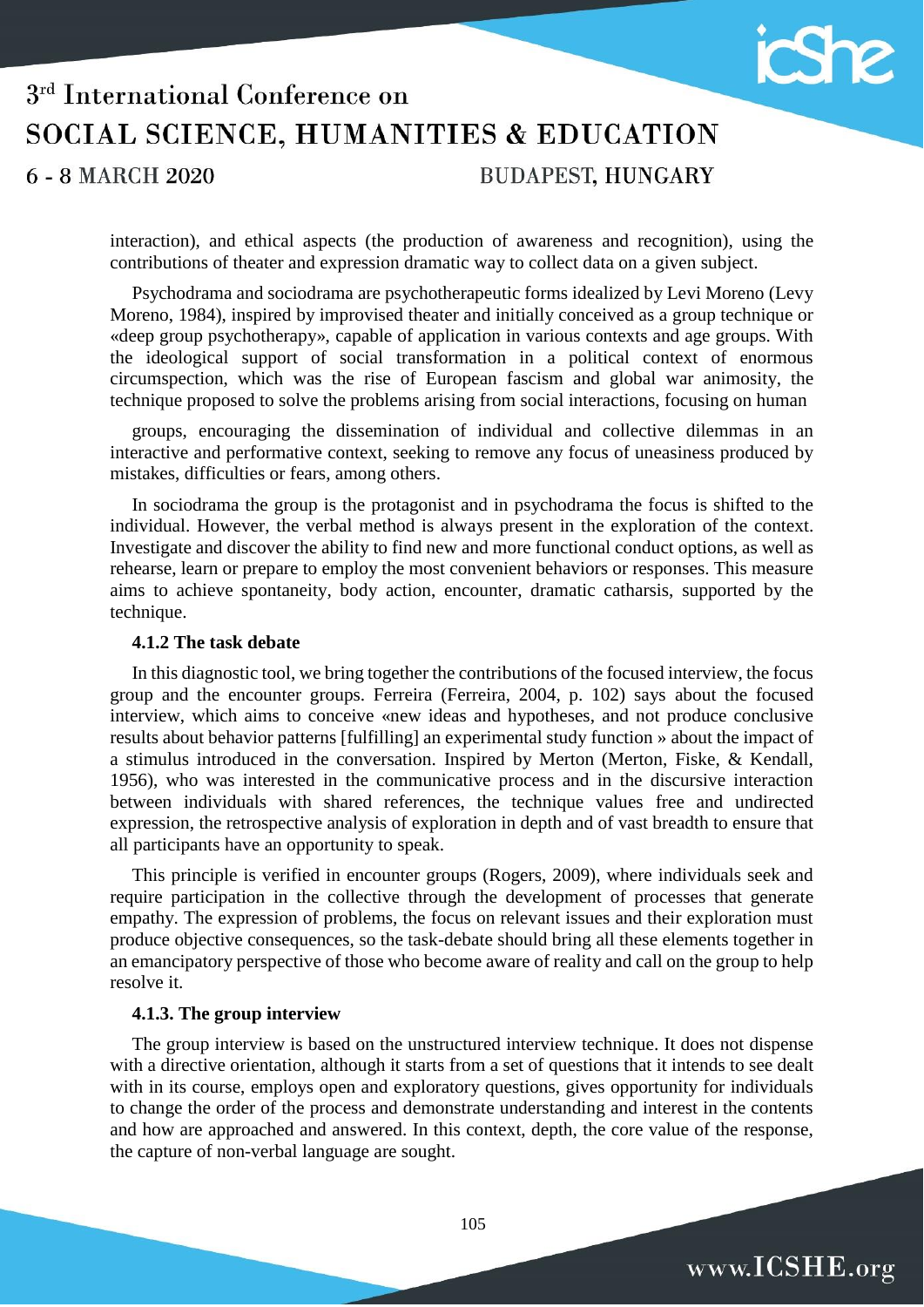

# 3<sup>rd</sup> International Conference on SOCIAL SCIENCE, HUMANITIES & EDUCATION

6 - 8 MARCH 2020

**BUDAPEST, HUNGARY** 

The way to control the problems arising from social interaction in dyads is by creating comfort in issuing opinions, gaining insight into the context, avoiding undesirable responses and splitting functional informality into a process of contact and trust.

## **4.1.4. Cultural maieutics**

We recognize in Plato's *Teeteto* lines of research of great vivacity, using the tools we propose to use: the combination of the senses with intelligence, the formulation of questions and the understanding of the causes. Through Plato's pen (Plato, 2000) says Socrates, regarding rational explanations, that «everyone is able to do, more or less quickly: expose their way of thinking

about whatever it is, unless they treat someone deaf and dumb from birth», placing the communication paradigm at the center of concern.

To this notion of maieutics, or the art of giving birth to knowledge, we associate the word culture measured under the classical meaning of Tylor. Thus, cultural maieutics would be the art of promoting debate on issues related to the material and immaterial dimension of cultures, a subject that requires specialized intervention by individuals qualified to mediate, read and reread the contents of communication and the contexts in which they are produced.

The training of specialists must take into account the following aspects. First, master the semiology of communication, understanding the relationship between meaning and signifier, the difference between syntagmatic or linguistic context relations and paradigmatic or linguistic structure relations; secondly, to understand the notions of infrastructure and superstructure in order to bring out in the communicative process the recognition of the real conditions of existence of the individuals and the ideological matrix that justifies it; thirdly, be equipped with knowledge, information, with a theoretical basis, to guide the group in solving tasks.

## **4.1.5. The questions**

Once these techniques are pointed out, it is important to understand the typology of subjects subject to treatment. Thus, we intend to provide a guide about them, not forgetting that we are at the stage of diagnosis and that it intends to identify and assess the nature of the problem, understand the context of the individual and the group, analyze their background and past and present experiences, and understand the relationship between causes and effects.

Not forgetting that the diagnosis should ask questions, there are variables that must be mentioned. Going beyond the obvious statement of the beginning of the intervention process (contacts, signaling, among others), as well as the identification of the individual, the questions to be asked must be aligned according to the following dimensions:

a) Individual dimension - direct attention to the life history of individuals or groups and their sentimental aspects (attachment, disgust or avoidance), conduct aspects, aspects of attributing meaning and personal relevance to biographical events, exploring moments of trauma or crisis;

b) Social dimension - directing attention to the socio-economic and cultural situation, measuring the real and idealized social status, understanding the dynamics of interaction between members of the belonging groups, making cultural patterns, values and aspirations aware;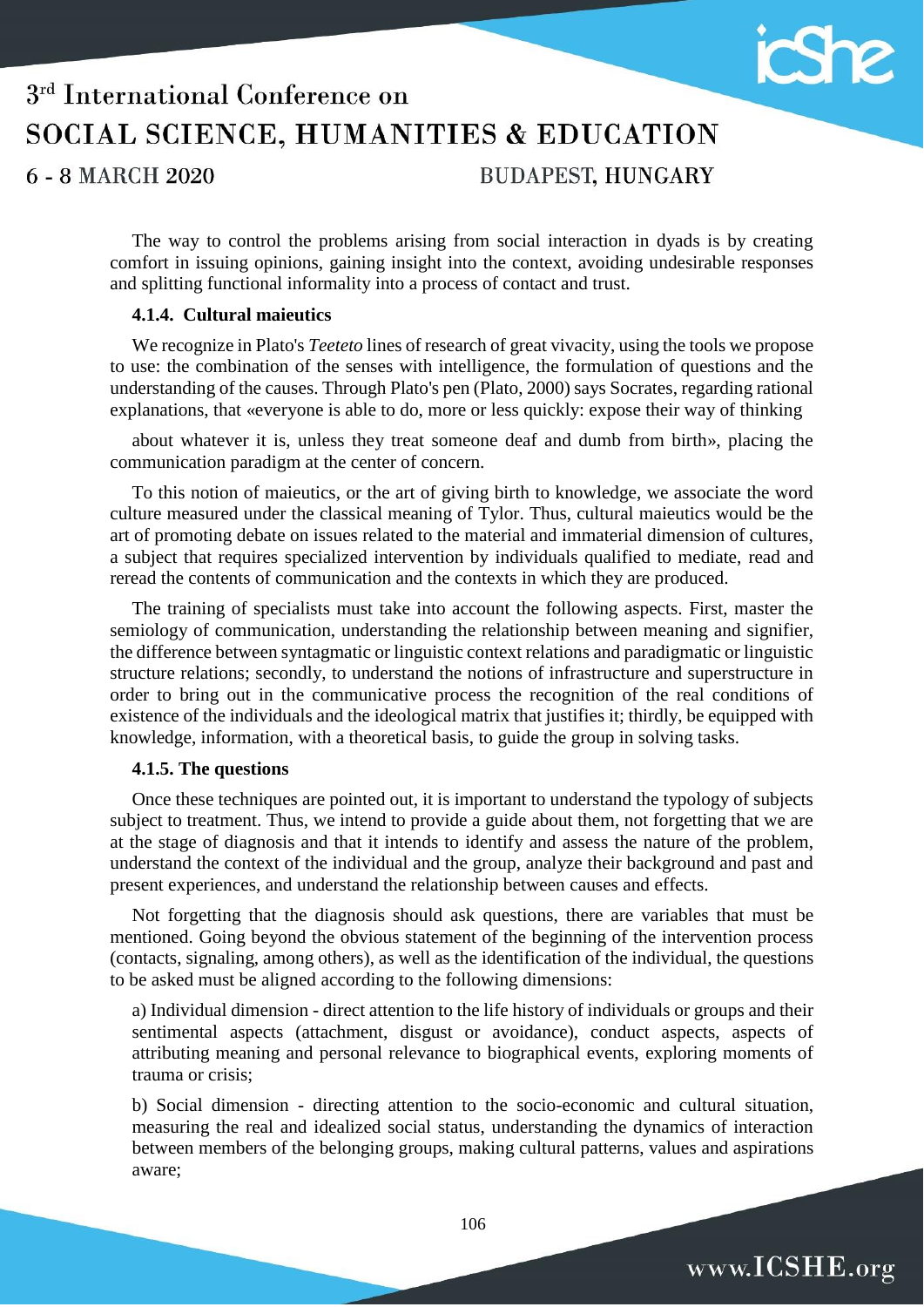

# 3<sup>rd</sup> International Conference on SOCIAL SCIENCE, HUMANITIES & EDUCATION

6 - 8 MARCH 2020

# **BUDAPEST, HUNGARY**

Considering the specificity of the situation, the diagnosis can specify the following subjects:

a) Work - direct attention to qualification, professional situation, career progression, type of employment contract, union membership, adaptation to work tasks, social protection regime, study the individual's training and health capacity;

b) Housing - direct attention to the type of housing, property and use regime, degree of healthiness, type of domestic equipment, aspects of domestic economy, architectural barriers;

c) Education - direct attention to the level of education, attended schools, study habits, cultural routines;

d) Associative life and leisure - direct attention to the degree of participation in associations, use of free time and leisure activities;

Imagining a situation linked to deviant behavior, the questions to ask may be the following:

- a) Dependencies identification of consumption addictive psychoactive substances, their history, quantities consumed and frequency of consumption;
- b) Social institutions presence or relationship with therapeutic communities, street teams, withdrawal units, social reintegration actions;
- c) Judicial Problems identification of arrests, trials, suspended sentence, effective imprisonment, motive);
- d) Constitution and Family Relationship (evolution of the family, type of relationship: good, bad, satisfactory, null);
- e) Financial support (Social Action, Unemployment benefit, Retirement / Pension, none…) or economic data (benefits received, type of aid requested and received, family assistance, type of aid, food, real estate, means with which you can count) and means it has).
- f) Medical Assistance (Beneficiary number, Health system, Health Center, Family Physician ...);
- g) Health status (diseases that you suffer and that you suffered, current health status, consumption of medicines, treatments, evolution, medical history, drug consumption ...) or clinical data (Relevant Physical / Infectious / Infectious / Psychiatric Diseases, Diagnosis, Age, evaluation of the last 6 months ...);

Considering situations in which more than one problem arises, we proceed according to Garcia's proposals (García, 2008)

- a) establish a hierarchy of requests-needs;
- b) systematize and reorder the collected material;
- c) determine the most important aspects regarding the identified problem situations;
- d) analyze influential factors;
- e) delimit the causes and their effects, as well as possible solutions;
- f) delimit the different lines of action;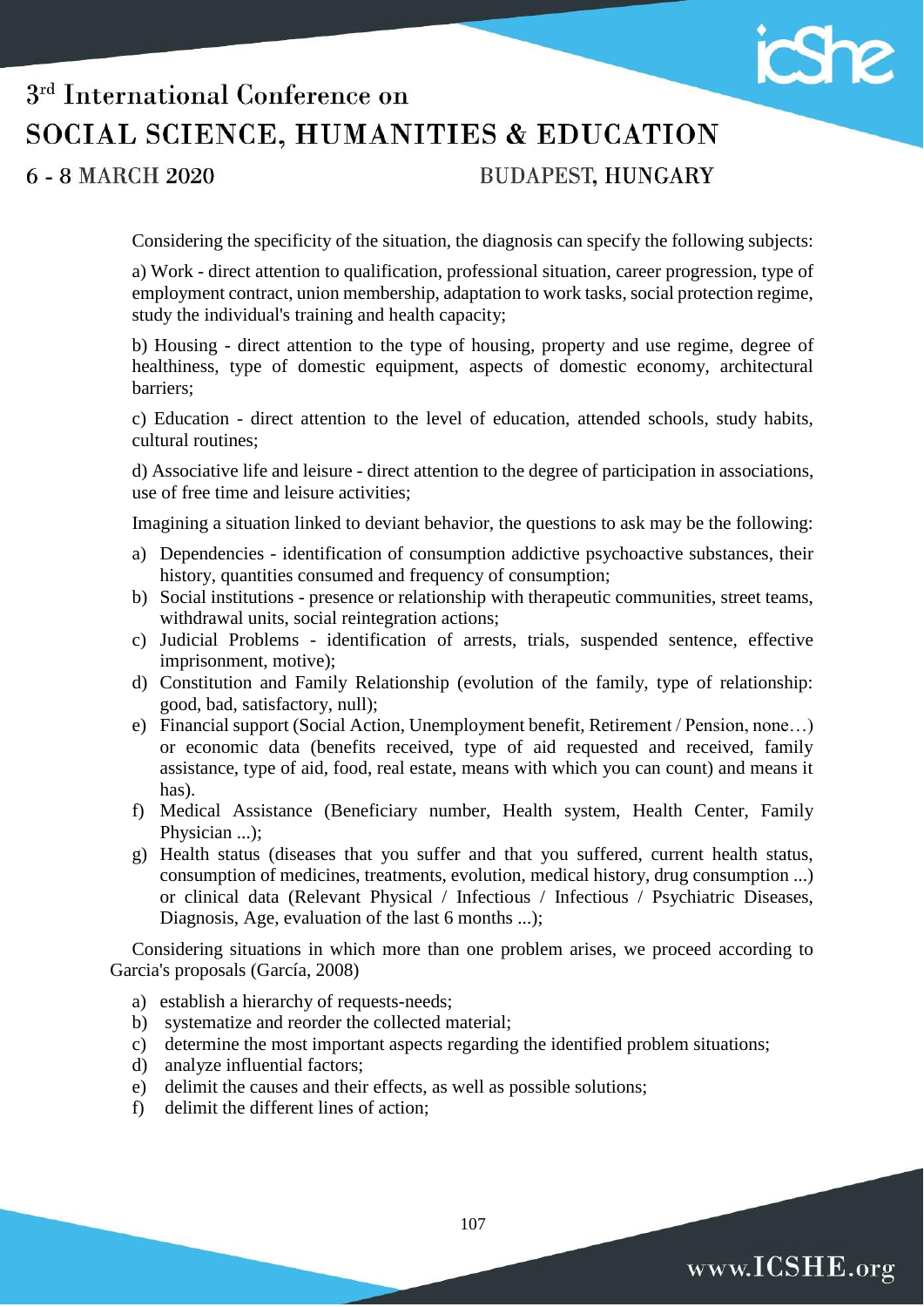

**BUDAPEST, HUNGARY** 

 $\mathcal{P}$ 

www.ICSHE.org

## **5. Conclusions**

The understanding of cultural communication, in a process of social diagnosis, is crucial to outline a common project of social intervention, allowing us to understand, through the techniques described by us, the «theories of the client's world» (Payne, 2006, pp. 6-7), that is, the concrete problems of life in society (poverty, domestic violence, social exclusion, unemployment, school failure, bulliyng, aging, among other social phenomena and realities) and that promote knowledge for Social Work.

Communication theories and their distinct areas are presented with the purpose of reducing incomprehension in the face of cultural diversity, promoting dialogue, empathy and negotiation between the subjects of intervention and Social Worker.

The social diagnosis is, therefore, the profession's identity instrument, with Social Work constituted by a theoretical and methodological hybrid body that uses the contributions of the

social and human sciences to make a diagnosis through the understanding of the client's world. That is, the understanding of the context over their own expression, privileging interaction as an object of interest, in order to gather data to promote social change.

## **6. Bibliografia**

Ander-Egg, E. (1995). *Introdução ao Trabalho Social.* Petrópolis: Editora Vozes.

- Ander-Egg, E. (2000a). *Metodologia y practica del desarollo de la comunidad* (33ª ed., Vol. 2 El método de desarollo de la comunidad). Buenos Aires: Lumen.
- Ander-Egg, E. (2000b). *Metodologia y Prática de la animacion sociocultural.* Madrid: Editorial CCS.
- Birdwhistell, R. (1970). *Kinesics and Context: Essays in Body Motion Comunication.* Pennsylvania: Pennsylvania Press.
- Bonte, P., & Izard, M. (2000). *Dictionnaire de l'ethnologie et de l'anthropologie.* Paris: Quadrige/PUF.
- Bustos, D. M. (1992). *Novos rumos em psicodrama.* São Paulo: Editora Ática.
- Cazeneuve, J. (1976). *Guia Alfabético das Comunicações de Massas.* Lisboa: Edições 70.
- Desahies, B. (1997). *Metodologia da Investigação em Ciências Sociais.* Lisboa: Edições Piaget.
- Ferreira, V. (2004). Entrevistas focalizadas de grupo: Roteiro da sua utilização numa pesquisa sobre o trabalho nos escritórios. *Actas dos ateliers do Vº Congresso Português de Sociologia*, (pp. 102-107).

García, T. F. (2008). *Trabajo Social com casos* (2ª ed.). Madrid: Alianza Editorial S.A.

Garfinkel, H. (2006). *Estudios de Etnometodologia.* Barcelona: Anthropos Ediciones.

Hamilton, G. (1976). *Teoria e Prática do Serviço Social de Casos.* Agir.